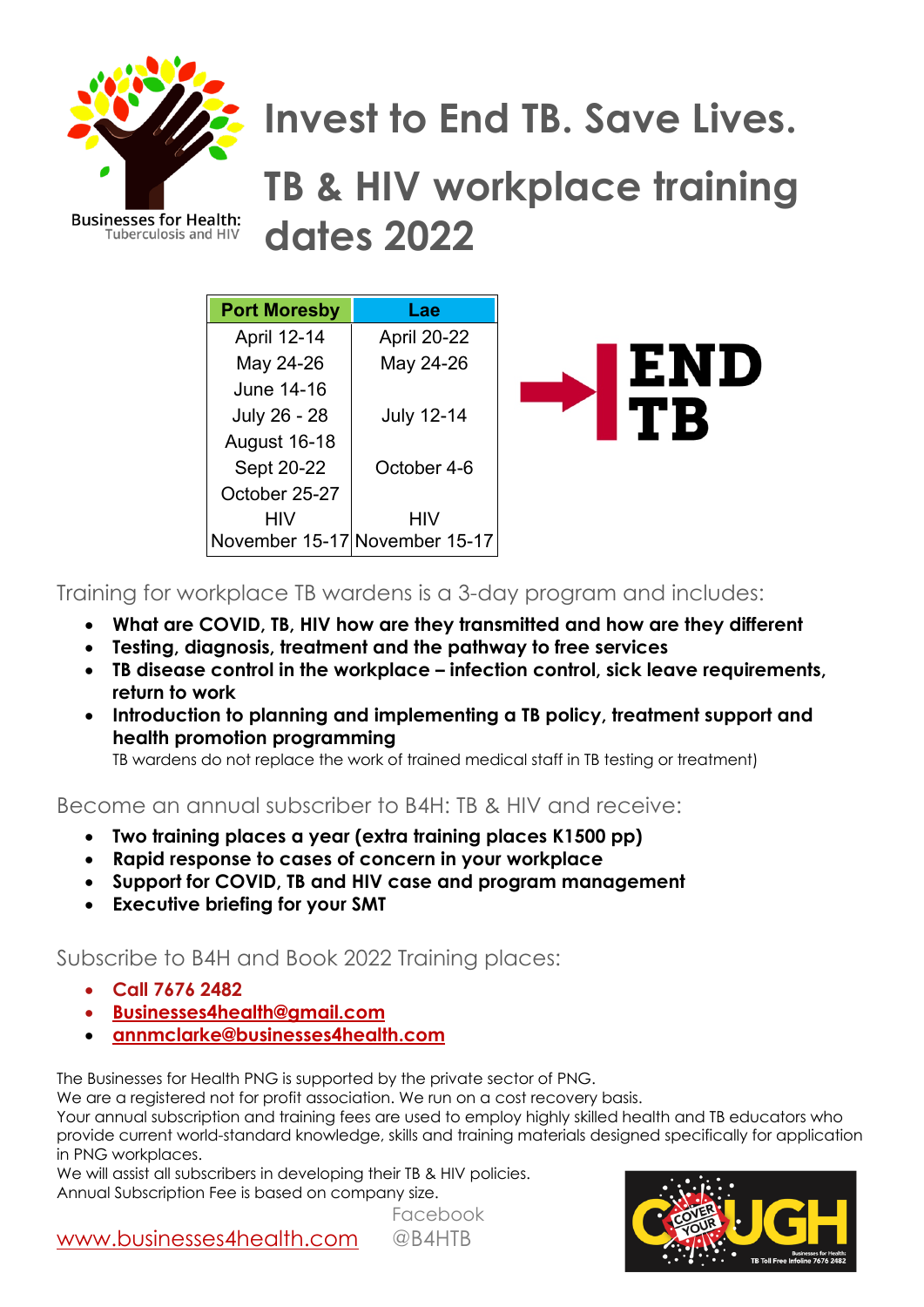

**Businesses for Health: TB** Papua New Guinea

## **Businesses for Health Papua New Guinea Inc**.

#### Annual Subscription & workplace TB training **ORDER FORM**

**Business ID** Date: Company Name Company TB Contact PO Box **Landline Mobile Website** Email

The Businesses for Health training unit is run on a cost recovery or not-for-profit basis. Your annual subscription and training fees are used to employ highly skilled TB educators who provide current world-standard TB knowledge, skills and training materials designed specifically for application in PNG workplaces. We will assist all subscribers in developing their TB policies. Annual Subscription Fee is based on company size

 Small business <20 employees K1500 includes one workplace TB training place Medium 20-99 employees K3000 includes two workplace TB training places Large 100 + employees K5000 includes two workplace TB training places Additional TB Trainees K1500 per person

Select Workplace TB Wardens Training Dates 2022 1st page

Workplace TB warden trainees will be supported by Businesses for Health in their work to identify co-workers with symptoms of concern and support them into free TB testing and treatment service

| <b>Annual Subscription</b><br>$(1500, 3000 \text{ or } 5000)$ |     | Month /<br>year                |       |       | <b>AMOUNT</b> |
|---------------------------------------------------------------|-----|--------------------------------|-------|-------|---------------|
| K1,500, K3000 or K5000                                        |     |                                |       |       |               |
| 2 Workplace TB Trainees<br>Names (extras K1,500 pp)           | M/F | <b>Training</b><br><b>Date</b> | Phone | Email |               |
|                                                               |     |                                |       |       |               |
| ◠                                                             |     |                                |       |       |               |
|                                                               |     |                                |       |       |               |
|                                                               |     |                                |       |       |               |

**Call Businesses for Health: TB Toll Free 7676 2482 to arrange:** 

- **An Executive briefing on TB**
- **Ask a question about TB training Your TB workplace policy**
- **Your B4H Annual subscription**
- **Or to become a sponsor 2022**

TOTAL Annual Subs + Training + 10% GST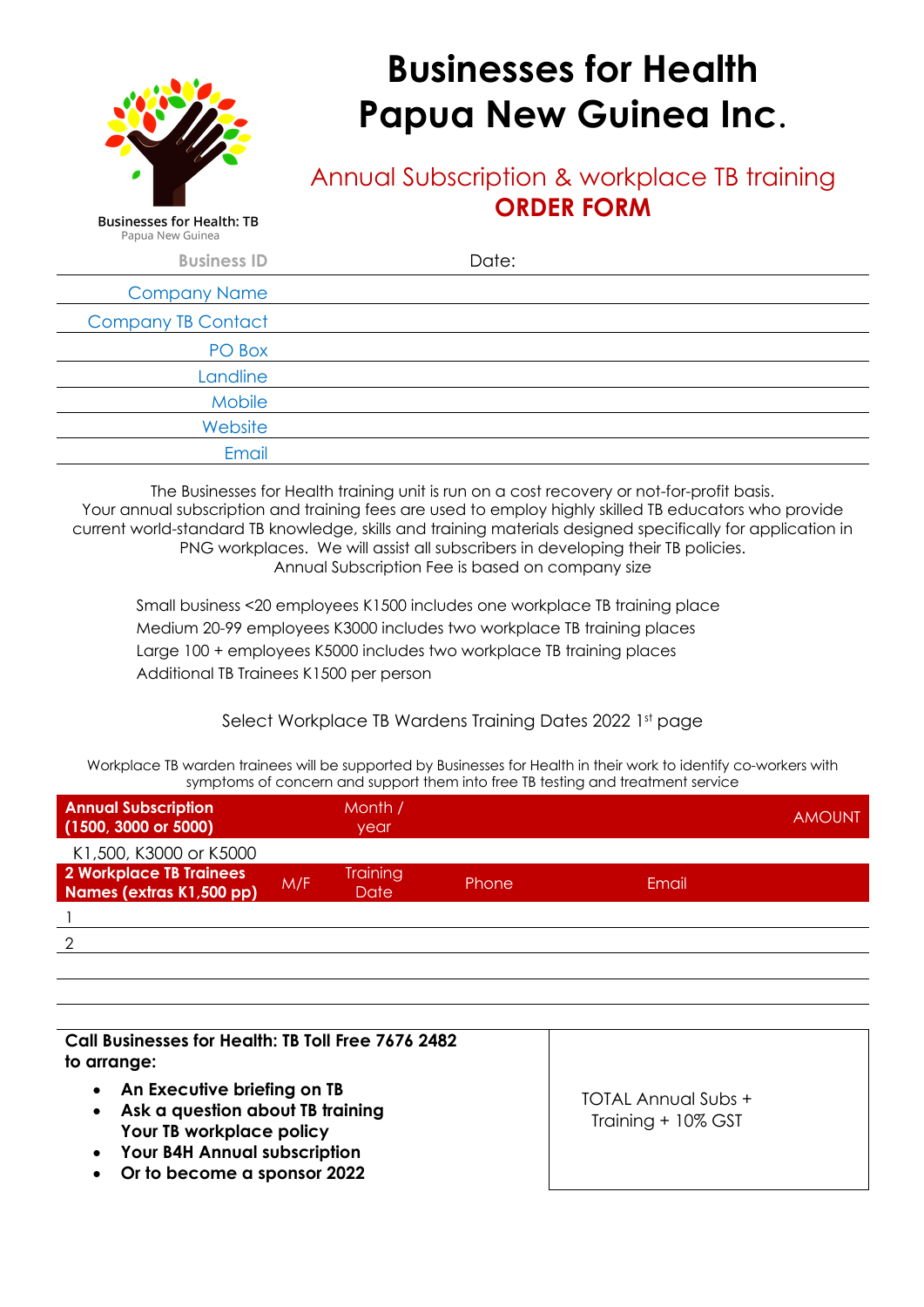

**Sponsorship 2022 Businesses for Health: TB & HIV**



## **TB is killing PNG workers and their families Would you like to become a B4H Gold or Silver sponsor?**

#### **There are many good reasons to do so**

### **Your business will be…**

- **Playing a major part in the effort to get TB and HIV under control in PNG**
- **Improving the health and welfare of your employees, their families and the communities in which they live**
- **Enjoying the productivity benefits of a healthier workforce**
- **Being seen to be a responsible corporate citizen**

#### **Join our list of sponsors**

### **Our foundation sponsors include:**

**Sir Brian Bell Foundation, G4S Security, Capital Insurance, SP Brewery, Ashurst Lawyers, Port Moresby Rotary Club, Hastings Deering, ANZ Bank, Australia PNG Business Council, Port Moresby Chamber of Commerce and Industry, PNG Air, Hornibrook NGI, and bmobile** 

#### **Now is the time**

**Our target for the 2022 Sponsors Campaign is PGK500,000 from businesses who are prepared to commit to sponsoring B4H: TB & HIV in 2022.**

#### **Become a Gold or Silver Sponsor 2022**

- **Gold Sponsors: K50,000 per year. Join the list of only ten organisations that receive maximum publicity**
- **Silver Sponsors: K30,000 per year. Know that you are doing good and being recognised for your contribution.**

**All sponsors receive executive assistance and advice on TB and HIV, training places for two employees on all of our courses and active support from our support team for TB cases in your workplace.**

#### **If this is for you, please call B4H**